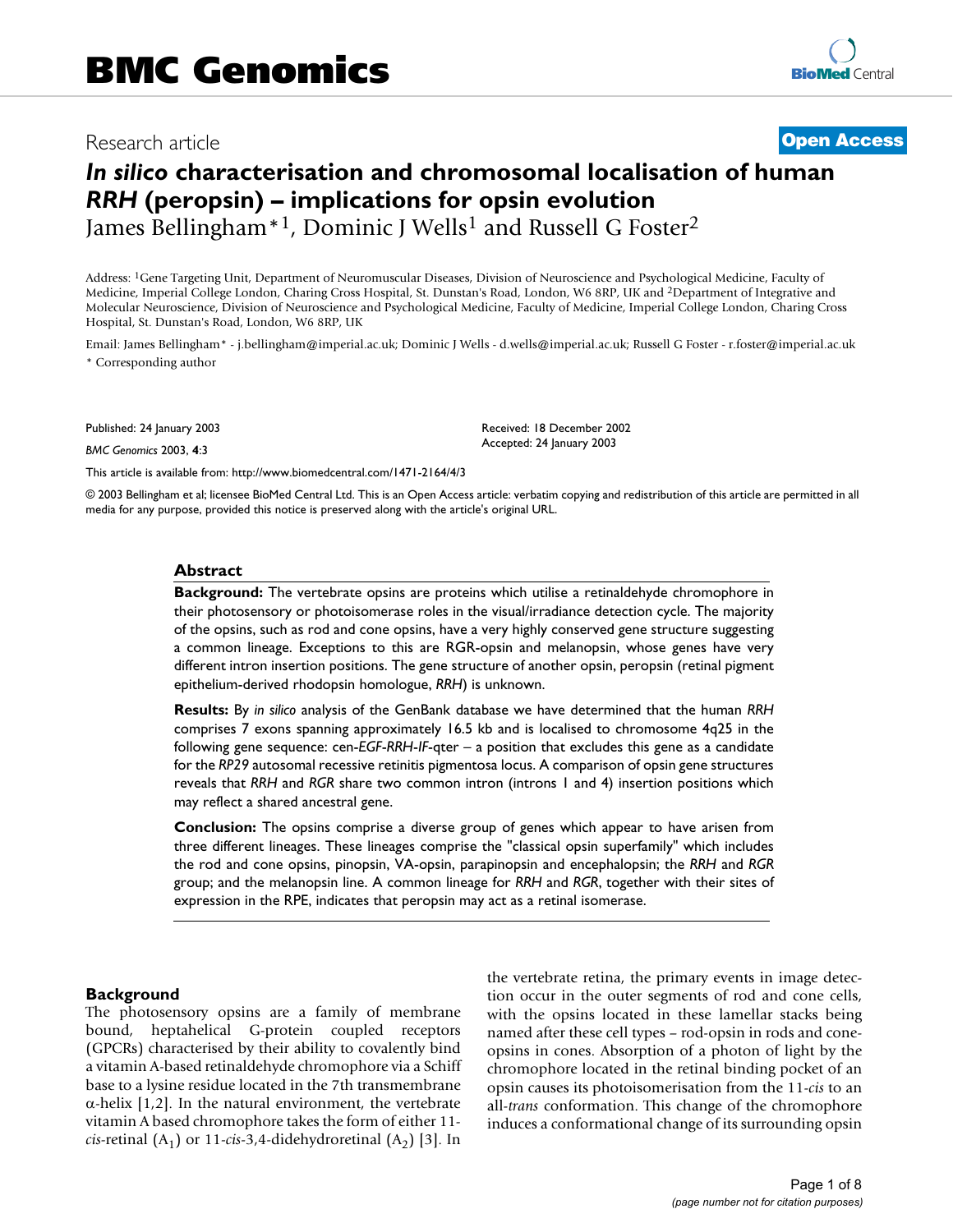molecule allowing transducin (G-protein) binding and activation of the phototransduction cascade [1,2]. The vertebrate retina generally contains a single rod opsin class and as many as four different cone opsins [4], though the majority of mammals are dichromats being in possession of only two types of cone opsin. In the nonmammals, non-rod, non-cone photosensory opsins have been described. For example, pinopsin (P-opsin) was isolated from the avian pineal [5] and vertebrate ancient opsin (VA-opsin) was isolated from the teleost inner retina and pineal/deep brain structures [6]. Other opsins have also been described from a variety of vertebrate classes which either act as a photoisomerase, *e.g.* RGR-opsin [[7](#page-7-0)]; or have an unknown function, *e.g.* peropsin [8], parapinopsin [9] and encephalopsin [10]; or are expressed in photoreceptive cells but have as yet an unknown function, *e.g.* melanopsin [11]. The one key feature present in all the opsin classes is the presence of a lysine residue in the 7th transmembrane α-helix which is thought to enable retinal attachment in all cases [12].

The first complete vertebrate opsin sequence (bovine rod opsin) was described in 1983 [13], and this opsin has since become the numeration template for critical residues that are conserved throughout all of the opsins. The genomic structure of bovine rod opsin consists of five exons separated by four introns [13], a structure that has been conserved in all vertebrate rod-opsins including those of the ancient Agnatha [\[14\]](#page-7-1), with the single exception of the rod opsin in teleost fish which is intronless [15]. Employing the nomenclature proposed by Hunt *et al.* [16] which correlates the spectral sensitivity ( $\lambda_{\text{max}}$ ) with amino acid sequence identity, the first cone-opsin sequences isolated were those of the human blue (ultraviolet/violet sensitive, UVS/VS) (*OPN1SW*), green and red cone opsins (both longwave sensitive, LWS) (*OPN1MW*, *OPN1LW*) [17]. The UVS/VS opsin gene shares the same genomic structure as the rod-opsin gene in that is possesses four conserved intron insertion positions. The LWS opsin also shares the four conserved introns with the rodand UVS/VS cone-opsin, but has an additional fifth intron in a 5' prime position to the four conserved introns [17], which we have termed intron 0 (zero) [12]. Sequences from the remaining two visual opsin classes of the vertebrates, shortwave sensitive (SWS) and middlewave sensitive (MWS), have been isolated and share the same genomic structure as the rod and UVS/VS cone opsins [18]. Interestingly, the SWS and MWS opsin families found in birds, fish, reptiles and amphibia are absent in the mammalian lineage – a feature thought to be related to the "nocturnal bottleneck" occupied by mammals during their evolution resulting in the loss of these two cone classes [19,20].

Many of the more recently described non-rod, non-cone opsins also share a relatively high degree of intron position conservation with the visual opsins, only differing in the position of intron 2 as in pinopsin where it is shifted 14 nucleotides in a 3' direction [21] and VA-opsin where it is shifted 42 nucleotides in a 3' direction [[22\]](#page-7-2), or its absence as in parapinopsin [9] and encephalopsin (*OPN3*) [23]. However, RGR-opsin (retinal G-protein coupled receptor, *RGR*) [24] and melanopsin (*OPN4*) [25] do not share intron insertion positions with any other opsins for which a gene structure is known, whilst the gene structure of peropsin is presently unknown.

Little is known about peropsin (retinal pigment epithelium-derived rhodopsin homologue, RRH) except that it shares  $\sim$ 26% amino acid identity with the photosensory opsins, is uniquely expressed in the retinal pigment epithelium (RPE), and by synteny with mouse will map to human chromosome 4q [8]. To address this issue, we have determined by *in silico* database searches that the human peropsin gene (*RRH*) has seven exons and maps to chromosome 4q25. A comparison with the gene structures of other opsins indicates that *RRH* and *RGR* share two intron insertion sites. These findings and their phylogenetic relationships are discussed within the context of the possible function of peropsin. In view of the variety of nomenclature systems that are applied to the various opsin classes [2,12], we have attempted to be as consistent as possible with nomenclature and have deferred to preferred locus symbols accepted by the Gene Nomenclature Committee of The Human Genome Organisation, HUGO – <http://www.hugo-international.org/hugo/> and Online Mendelian Inheritance in Man, OMIM – [http://www.nc](http://www.ncbi.nlm.nih.gov/omim/)[bi.nlm.nih.gov/omim/.](http://www.ncbi.nlm.nih.gov/omim/) Thus, *RRH* and peropsin should be considered synonymous.

# **Results and Discussion** *Structure of the* **RRH** *gene*

We have used the 1374 base pairs (bp) of the *RRH* (peropsin) cDNA sequence (GenBank: AF012270) that has been previously described [8] to conduct an online BLAST search of the GenBank nr database. The *RRH* cDNA matched 7 non-contiguous regions in the Plus/Plus strand orientation of the 118642 bp human BAC clone RP11- 602N24 (GenBank: AC126283) at a level of 99–100% identity with highly significant Expect-values (E-value) – the closer the value to "0" the more "significant" the match [26]. Subsequently, a BLAST 2 Sequences comparison of RP11-602N24 with the *RRH* cDNA indicated that the *RRH* cDNA is contained within 7 putative exons. Using these putative exons as a model, a sequence alignment was produced such that each intron concurred with the GT/AG intron donor/acceptor site rule [27] (Figure 1). Exon 1 contains the bases 17–156 of the *RRH* cDNA, which are equivalent to 34 bp of 5' untranslated region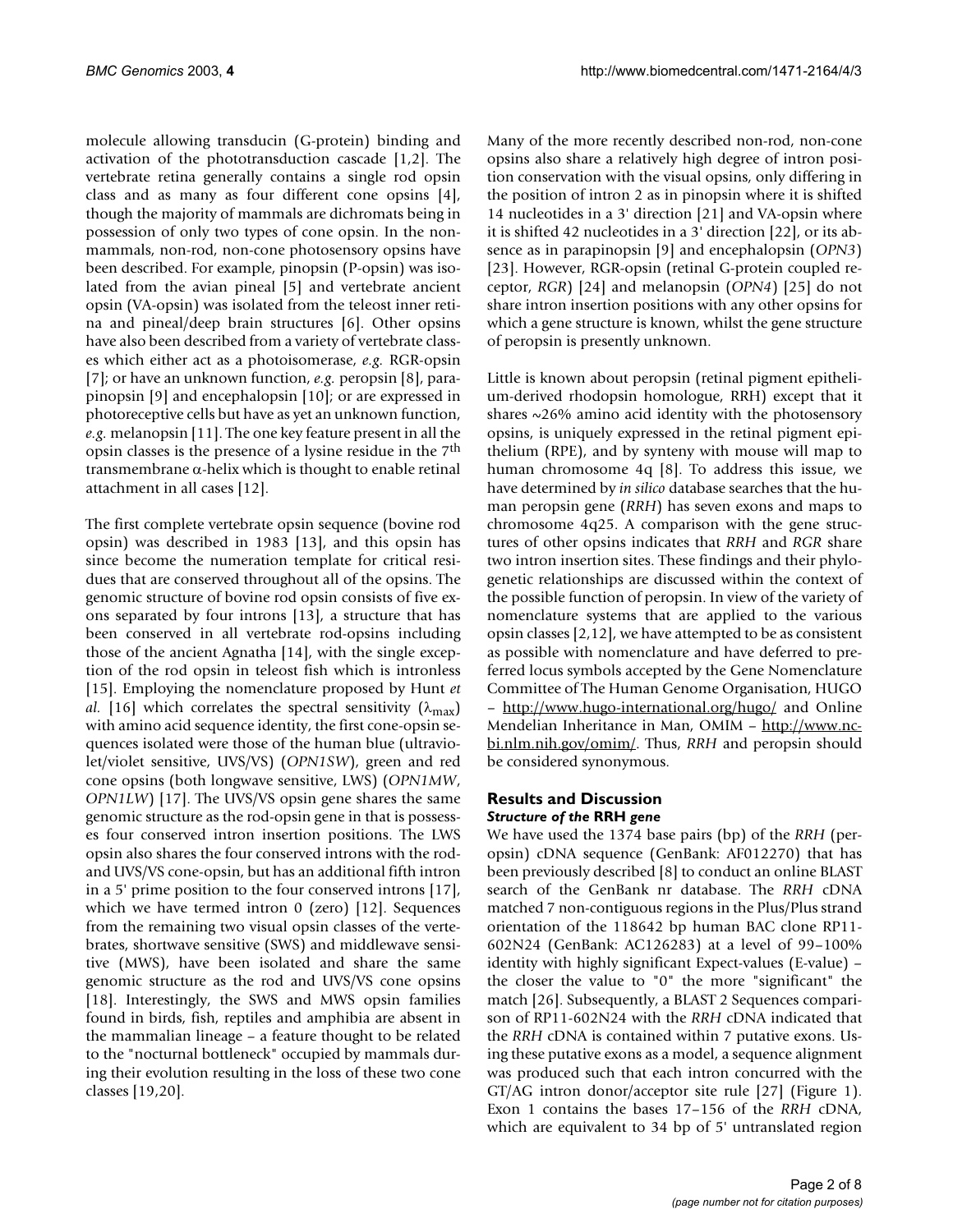|          | Exon Size |           |                                                                  |           | Intron size |
|----------|-----------|-----------|------------------------------------------------------------------|-----------|-------------|
| Exon     | (bp)      | 3' Intron | <b>Exon Sequence</b>                                             | 5' Intron | (bp)        |
| 1        | $106*$    |           | --------5'UTR-------ATGCTAAGAAATTGATTATGGCAGgtatggatatattcaaatta |           | 5005        |
| 2        | 191       |           | atttttqtqtqtttttcaqGTATGATAAGTAGCAGGCTGTCAGqtattqqaqatcattqqaat  |           | 2036        |
| 3        | 100       |           | ttttcaattttgqttttcaqGTTTATGCTGGATTCCTGACGTAGqtacaacacttttctcaqct |           | 541         |
| 4        | 154       |           | tttcctqtqcttqataataqGGAGAAGAATGAGAAAAATGATAGqtaaqaqactcctctttctc |           | 1276        |
| 5        | 169       |           | ttgccttttcttattttcagATCTTTTGTGTCGATGTAACAAAGqtaagagatcaaaatccttg |           | 4863        |
| 6        | 179       |           | gaatatttatttcttttcagATGTCTGTGATCTGCTAATAAAAAqtaagtaatgtctaaaatgc |           | 1435        |
| 7        | $115*$    |           | ttttcctttttttatcgtagGTTTCGGAGGGCGGAAGAATCTGA--------3'UTR------- |           |             |
| Figure I |           |           |                                                                  |           |             |

Exon-intron boundaries of *RRH* based on GenBank BK000958. Uppercase = exon; lowercase = intron. \* Exon sizes exclude the 5' and 3' UTRs.

(UTR) and the initial 106 bp of coding sequence. We were unable to align the first 16 bp of the *RRH* cDNA to RP11- 602N24 and have concluded that these 16 bp are a cDNA cloning artifact since the breakdown of sequence similarity does not occur at an apparent intron acceptor site in the genomic sequence. Exons 2–6 contain the next 793 bp of coding sequence, whilst exon 7 contains the final 115 bp of coding sequence and the 3'UTR. No nucleotide substitutions were observed between the published coding sequence and that derived from RP11-602N24, but three separate nucleotide substitutions were observed in the 3'UTR. The entire exon/intron structure encompasses approximately 16.5 kilo base pairs (kb) and has been ascribed GenBank accession number BK000958.

## *Chromosomal localisation of* **RRH**

In order to map *RRH*, we subjected the sequence of RP11- 602N24 to a BLAST search and found that it contains the I factor (complement) gene, *IF*, which has been shown to map to 4q25 [28]. Localisation of RP11-602N24 and hence *RRH* to 4q25 is consistent with the syntenic prediction from the mapping data for mouse *Rrh* [8]. To further refine the localisation of *RRH*, a BLAST search using a terminal 2 kb of sequence (bases 116643–118642) of RP11- 602N24 identified BAC clone B200N5 which maps to 4q25 and contains approximately 143 kb of sequence (GenBank: AC005509). A BLAST search using B200N5 indicated that this clone contains the epidermal growth factor gene, *EGF*, which is also known to map to 4q25 in the order cen-*EGF*-*IF*-qter [28]. We assembled a mini-contig consisting of approximately 260 kb of sequence from clones RP11-602N24 and B200N5 and have been able to determine the following gene order: cen-*EGF*~85

kb~*RRH*~26 kb~*IF*-qter, and their directions of transcription (Figure [2\)](#page-3-0). Localisation of *RRH* to an interval of approximately 110 kb between *EGF* and *IF* on chromosome 4q25 excludes this gene as a causative candidate for the autosomal recessive retinitis pigmentosa locus (*RP29*) located on 4q32-q34 [[29\]](#page-7-3).

# *Comparison of opsin gene structures*

To determine whether any of the intron insertion sites in *RRH* are conserved with those of other opsins, nucleotide sequences of representatives of the various opsin classes were aligned and intron positions marked (Figure [3](#page-4-0)). *RRH* shares two common intron insertion sites (1 and 4) with *RGR*, whilst the other four intron insertion sites appear novel amongst the opsin families represented. *RRH* and *RGR* share two further introns that are present in relatively close proximity. Intron 3 of *RRH* is located 9 bp in a 3' direction of intron 3 in *RGR* (both introns being in phase +1), whilst intron 5 in *RRH* is located 3 bp (1 codon) in a 3' direction of the corresponding intron in *RGR* (both introns being in phase 0). Between *RRH* and members of the other opsin families only two intron positions are in relatively close proximity – intron 6 in *RRH* is located 1 bp 5' of intron 4 in the rod and cone opsins, and intron 2 of *RRH* (phase 0) is 8 bp 3' of intron 3 (phase +1) of *OPN4*.

From the perspective of intron positions, it would appear that the opsins have arisen from three ancestral genes (Figure 4). Considering the clade (81% bootstrap confidence) which includes the visual opsins (rod and cones), brain (pinopsin, VA-opsin, parapinopsin) and encephalopsin, it can be seen that three intron positions (introns 1, 3 and 4) are perfectly conserved throughout (Figures [3](#page-4-0) and 4).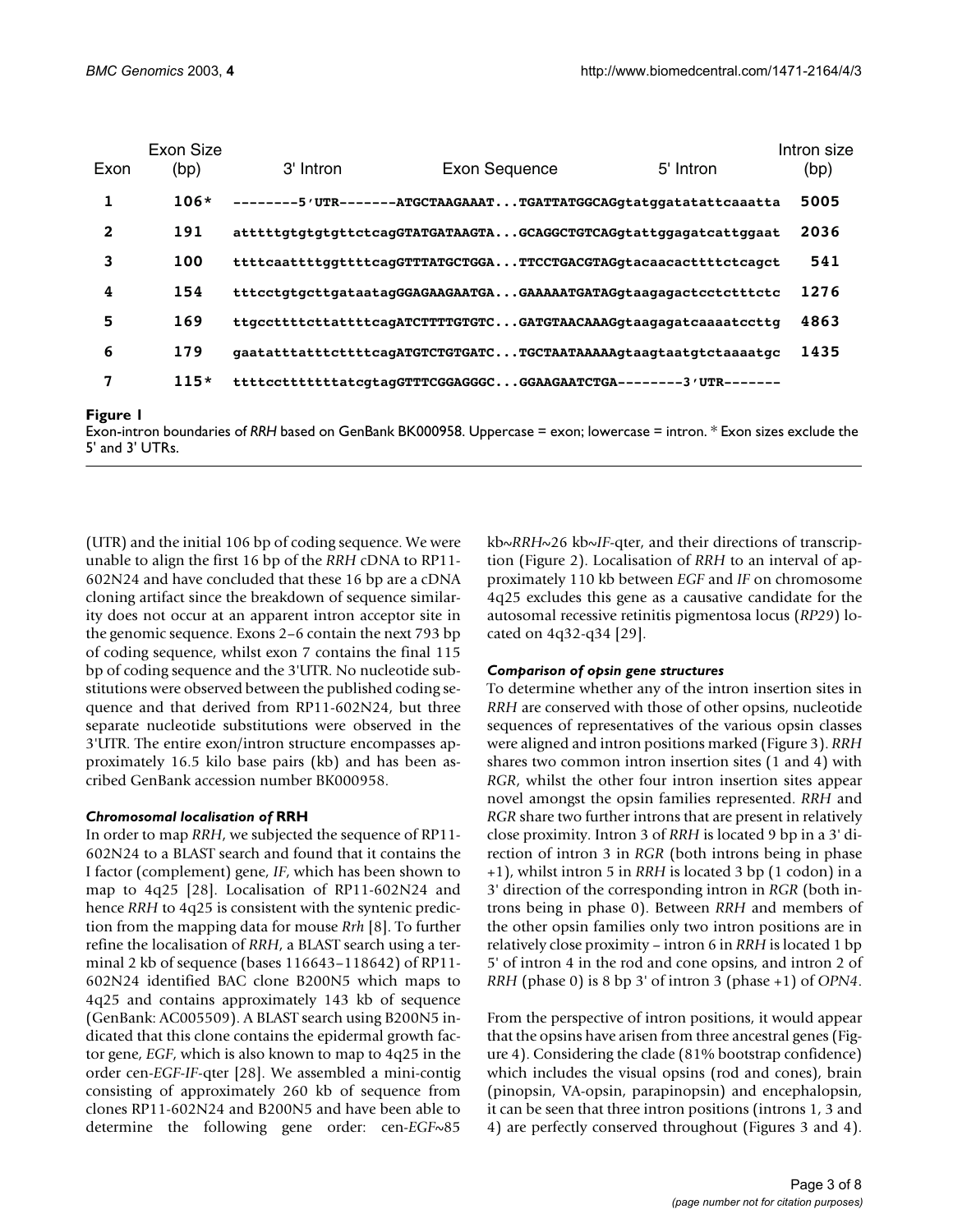<span id="page-3-0"></span>

#### **Figure 2**

Mini-contig showing the arrangement of genes around the *RRH* locus. Clone names (with associated GenBank accession numbers) are given as are their sizes and regions of overlap in bp. The direction of transcription and location of translation initiation codons (atg) of the various genes are also indicated in bp.

This would suggest that the ancestral opsin gene giving rise to this clade had introns present at these three positions. Subsequent gene duplication events have given rise to opsin classes that either do not possess intron 2, or possess intron 2 in at least one of three positions (position 2, 2a or 2b), whilst the LWS cone opsin group has accumulated a further intron (0) in the visual opsin lineage (Figure 4). Given the organisation of the lamprey (Agnatha) rod opsin gene [\[14](#page-7-1)] and pinopsin gene [\[30](#page-7-4)] (which has an intron arrangement of the VA-opsin family rather than that of the pinopsin family [\[22](#page-7-2)]), these highly conserved gene structures have been in existence for at least 550 million years. Further support for an ancestral chordate opsin gene with these three conserved introns is provided by an opsin from the sea squirt *Ciona intestinalis*. This urochordate possesses *Ci*-opsin1 whose gene has seven introns, three of which are in positions conserved with those in vertebrate visual opsins [\[31](#page-7-5)], corresponding to positions 1, 3 and 4 [12]. Given their common lineage, we have chosen to term this collection of opsins the "classical opsin superfamily".

*RRH* and *RGR* form a separate clade (87% bootstrap confidence) and share two conserved intron positions with each other, 1 and 4, but none with classical opsin superfamily or melanopsin (Figures [3](#page-4-0) and 4). This may be indicative that *RRH* and *RGR* derive from the same ancestral gene which possessed introns at positions equivalent to positions 1 and 4 in *RRH* and *RGR*, even though they only share  $\sim$ 25% amino acid identity across the transmembrane domains compared with  $\geq 40\%$  identity exhibited between the majority of the classical opsin superfamily [12]. An exception being encephalopsin which shares ~30% identity with other members of the classical opsin superfamily [12], but clearly has a highly conserved gene structure. The phenomenon of intron sliding or slippage [32], which has been proposed as a mechanism contributing to the slight variations in position of some introns observed between some insect opsins [[33](#page-7-6)], may explain the 1 bp shift between intron 6 of *RRH* and intron 4 of the classical opsin superfamily, but their proximity may also be due to chance. Whilst single nucleotide intron slippage is an evolutionary phenomenon thought to occur in <5% of introns [34], these two opsin groups do not appear to have a recent common ancestor which probably indicates a random insertion of introns. Similarly, the close proximity of introns 2 and 3 of *RRH* with introns 3 of *OPN4* and *RGR* respectively are likely also to be chance occurrences given that intron insertion and deletion events are much more common than intron sliding events [32,35[,36](#page-7-7)].

*OPN4* (melanopsin) shares no conserved intron positions with any of the other opsin classes, and it has been proposed that this opsin class represents a separate line of opsin evolution [12,37]. Collectively the data suggest that three separate lines of evolution have occurred to form the present day vertebrate opsins represented by the structurally highly conserved classical opsin superfamily, the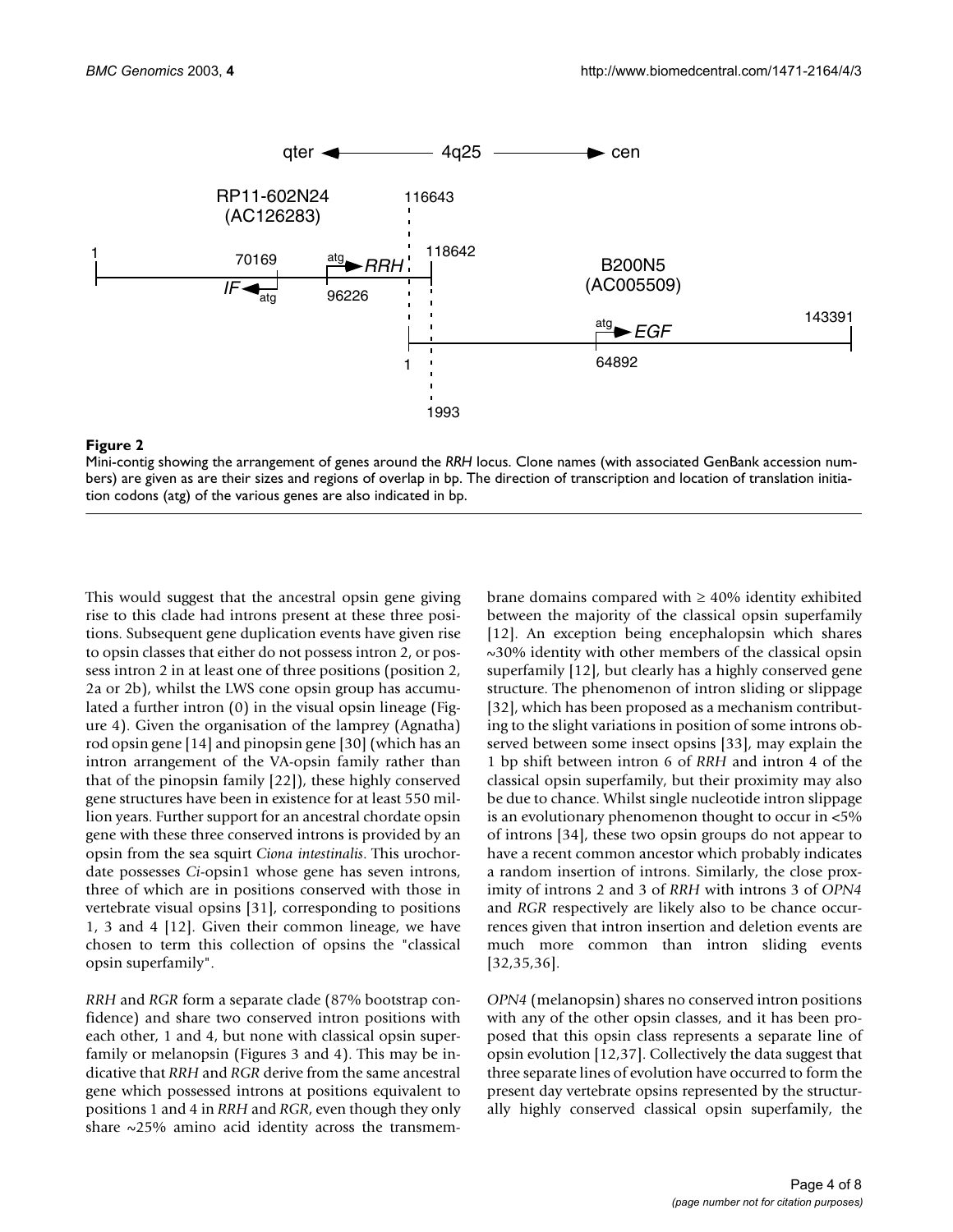<span id="page-4-0"></span>

#### **Figure 3**

Human *RRH* coding sequence and conceptual translation (peropsin) with transmembrane domains (boldface) as predicted by the rod opsin model of Palczewski *et al.* [48]. The six intron insertion sites in the *RRH* gene defined in Figure 1 are indicated by black filled circles. Equivalent intron insertion sites for the visual (rod and cone) opsins are indicated by red filled circles – intron positions 1–4 are common to all rod (*RHO*) and cone opsins, whilst intron 0 is only found in the LWS opsins (*OPN1MW*, *OPN1LW*) [13,17]. The shifted second intron of the pinopsin and VA-opsin families [21[,22\]](#page-7-2) are indicated as 2a and 2b respectively in red circles. Parapineal opsin [9] and encephalopsin (*OPN3*) [10] possess only introns 1, 3 and 4 of the rod and cone opsins. Equivalent intron insertion sites for RGR-opsin (*RGR*) [24] are indicated by open circles, whilst those for melanopsin (*OPN4*) [25] are indicated by yellow filled circles. Only intron insertion sites 1–7 for melanopsin are indicated due to the extreme length of the melanopsin C-terminus which makes positioning of introns 8 and 9 inaccurate since there is no overlap with any other opsin. Note that intron insertion sites 1 and 4 in *RRH* are equivalent to intron insertion sites 1 and 4 in *RGR*.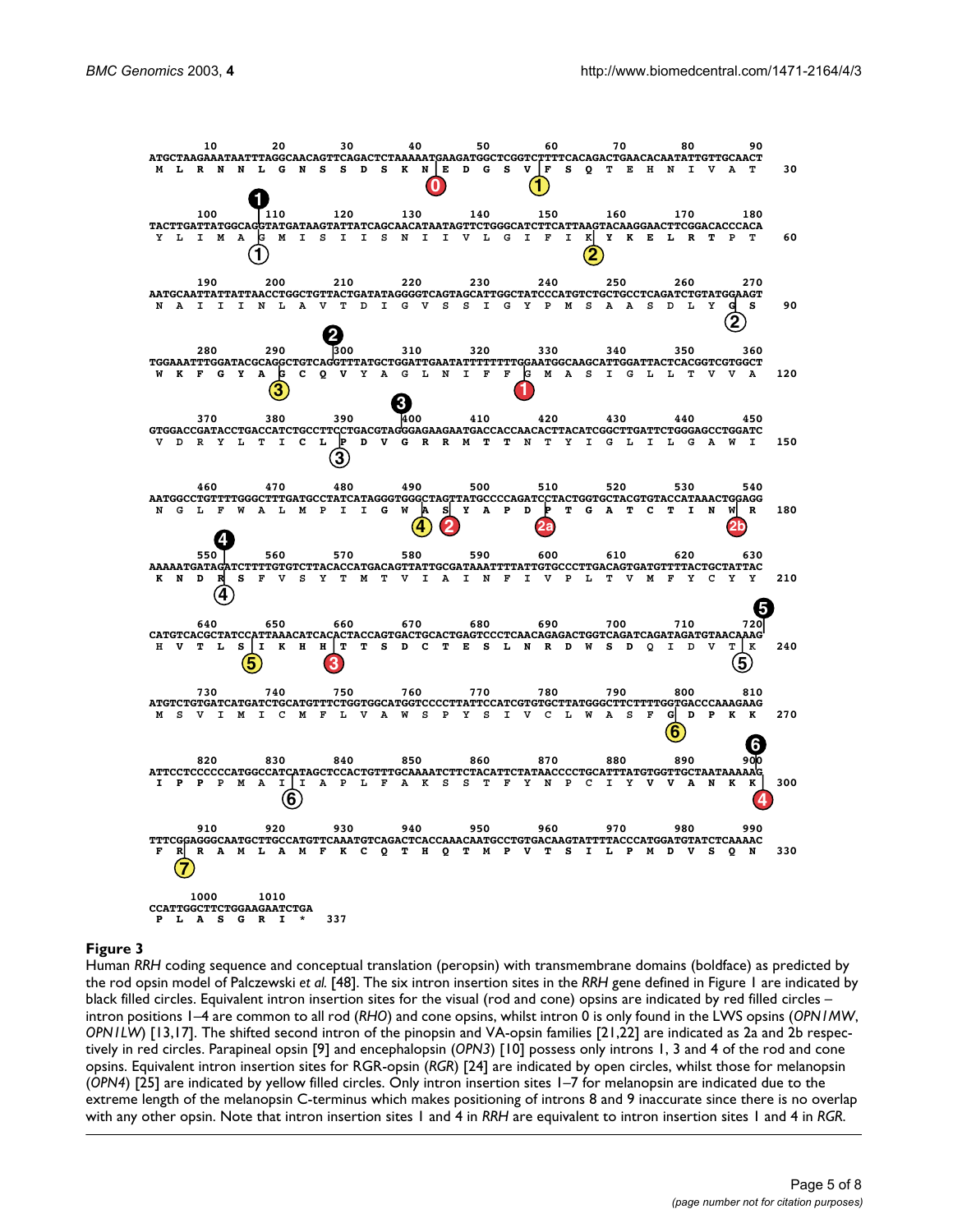

## **Figure 4**

Maximum parsimony tree with bootstrap confidence levels based on nucleotide coding sequence of the various vertebrate opsin classes rooted with human melanopsin (see Materials and Methods). Cone opsin class nomenclature after Hunt *et al.*  [16]. To the right of the tree is a schematic representation of the intron insertion sites in the various opsin genes based on Figure [3](#page-4-0). Conserved intron positions between opsin classes are indicated by a dashed vertical line. The relative position of the second rod and cone opsin intron is indicated by an arrow head in the pinopsin and VA-opsin classes to show their shifted second intron positions (2a and 2b).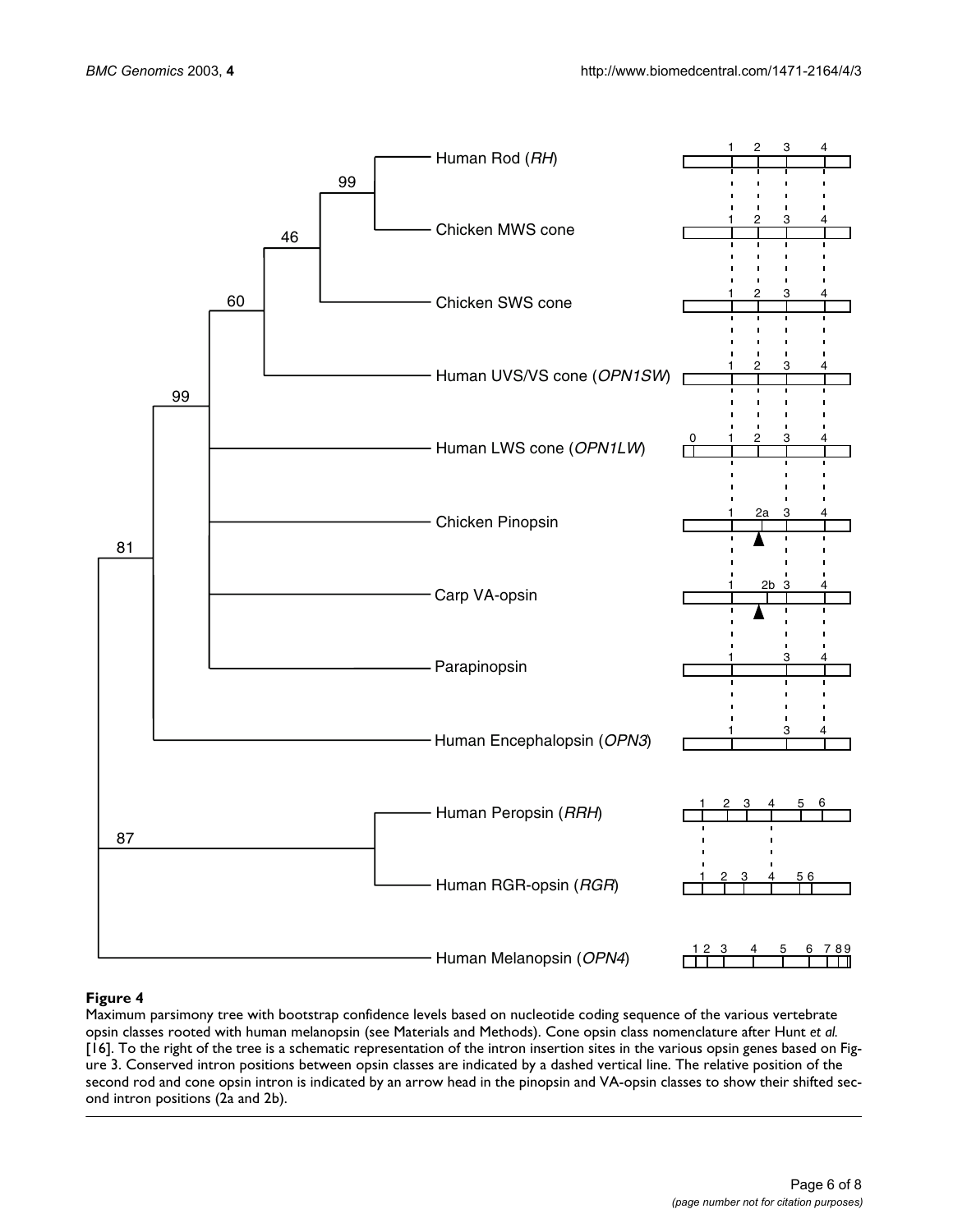more relaxed *RRH* and *RGR* grouping, and *OPN4* which stands as the single member of the melanopsin class to date.

An ancestral link between *RRH* and *RGR* may provide an insight at to the potential function of peropsin. RGRopsin is known to act as a photoisomerase in the reconversion of retinal chromophore from the all-*trans* to the 11 *cis* conformation [38,39], and perhaps peropsin also functions as an isomerase in some manner given its localisation in the RPE. This suggestion is supported by recent findings that indicate that an amphioxus (*Branchiostoma belcheri*) homologue of peropsin acts as an all-*trans* to 11 *cis* photoisomerase [[40\]](#page-7-8). Alternatively, peropsin may act as a thermal isomerase since *Rgr*-/- mice are able to convert all-*trans*-retinal to the 11-*cis* conformation under dark adaptation [\[7\]](#page-7-0). It has been suggested that peropsin may also bind a different retinal isomer, or indeed a non-retinoid ligand [8]. We have recently shown that the non-rod, noncone opsins such as RGR-opsin, peropsin, melanopsin and encephalopsin are all expressed early in the embryonic development of the mammalian eye. These opsins are expressed by E11.5 in mice and by 8.6 weeks in humans [41], a finding which in all cases predates the expression of the visual rod and cone opsins [\[42](#page-7-9)]. This early expression pattern may be supportive of a role in retinoid metabolism for these opsins in the developing retina [43], or that these opsins have a role in the embryonic eye that are quite different to those in the adult eye.

# **Conclusions**

Using GenBank database searches we have been able to determine that the human peropsin gene, *RRH*, comprises seven exons spanning about 16.5 kb. By assembling sequences from large genomic clones we have determined that *RRH* localises within an interval of approximately 110 kb between *EGF* and *IF* on chromosome 4q25. Of the six introns present in *RRH*, two are located in positions conserved with introns 1 and 4 of *RGR*, which given the phylogenetic relationship of *RRH* and *RGR* may suggest that these two opsins have arisen from a common ancestor, and by inference possess a common function *e.g.* acting as a retinal chromophore (photo)isomerase. Our data also strengthens the argument that the present day opsins are represented by genes that have arisen from three different ancestral genes that have given rise to (1), a classical opsin superfamily cosisting of visual opsins and those opsins who share a highly conserved gene structure with the visual opsins; (2), a peropsin and RGR-opsin family; (3), a melanopsin family.

# **Methods**

# *Database Searches*

The GenBank database was screened using the online BLAST [26] server –<http://www.ncbi.nlm.nih.gov/BLAST/>

. Searches were carried out using the standard nucleotidenucleotide BLAST (blastn) option against the "nr database" using default values with the low complexity filter off. Subsequent sequence manipulations utilised the online BLAST 2 Sequences [44] server – [http://www.nc](http://www.ncbi.nlm.nih.gov/blast/bl2seq/bl2.html)[bi.nlm.nih.gov/blast/bl2seq/bl2.html](http://www.ncbi.nlm.nih.gov/blast/bl2seq/bl2.html) and MacVector 7.0 (Accelrys Ltd., Cambridge, UK).

# *Phylogenetic Analysis*

Nucleotide coding sequences of: (*i*) human rod opsin, *RHO* (U49742); (*ii*) human red cone (LWS) opsin, *OPN1LW* (AH005298); (*iii*) human blue cone (UVS/VS) opsin, *OPN1SW* (U53874); (*iv*) chicken green cone (MWS) opsin (M92038); (*v*) chicken blue cone (SWS) opsin (M92037); (*vi*) chicken pinopsin (U15762); (*vii*) carp VA-opsin (AF233520); (*viii*) catfish parapinopsin (AF028014); (*ix*) human encephalopsin, *OPN3* (AF140242); (*x*) human peropsin, *RRH* (AF012270); (*xi*) human RGR-opsin, *RGR* (U14910); (*xii*) human melanopsin, *OPN4* (AF147788), were entered in to DAMBE version 4.1.15  $[45]$  – [http://aix1.uottawa.ca/~xxia/software/](http://aix1.uottawa.ca/~xxia/software/software.htm) [software.htm](http://aix1.uottawa.ca/~xxia/software/software.htm), and converted to amino acid sequences which were then aligned using the ClustalW [46] option. In order to maintain codon integrity the nucleotide sequences were then aligned to the amino acid alignment. Phylogenetic analyses were conducted using MEGA version 2.1 [47] - [http://www.megasoftware.net.](http://www.megasoftware.net) A maximum parsimony tree with branch confidence values based on 500 bootstrap replicates was constructed and the tree drawn in TreeViewPPC version 1.6.6 – [http://taxono](http://taxonomy.zoology.gla.ac.uk/rod/treeview.html)[my.zoology.gla.ac.uk/rod/treeview.html](http://taxonomy.zoology.gla.ac.uk/rod/treeview.html). Branches with less than 40% support were collapsed.

# **Authors' contributions**

JB undertook the *in silico* and phylogenetic analysis, and participated in the preparation of the manuscript. DJW and RGF participated in the preparation of the manuscript. All authors read and approved the final manuscript.

# **Acknowledgements**

This work was supported by The Hammersmith Hospitals Trust Special Trustees (JB and DJW) and BBSRC (RGF).

# **References**

- 1. Burns ME and Baylor DA **[Activation, deactivation, and adapta](http://www.ncbi.nlm.nih.gov/entrez/query.fcgi?cmd=Retrieve&db=PubMed&dopt=Abstract&list_uids=11520918)[tion in vertebrate photoreceptor cells.](http://www.ncbi.nlm.nih.gov/entrez/query.fcgi?cmd=Retrieve&db=PubMed&dopt=Abstract&list_uids=11520918)** *Annu Rev Neurosci* 2001, **24:**779-805
- 2. Ebrey T and Koutalos Y **[Vertebrate photoreceptors.](http://www.ncbi.nlm.nih.gov/entrez/query.fcgi?cmd=Retrieve&db=PubMed&dopt=Abstract&list_uids=11070368)** *Prog Retin Eye Res* 2001, **20:**49-94
- 3. Lythgoe JN *The Ecology of Vision. Oxford: Clarendon Press* 1979,
- 4. Okano T, Kojima D, Fukada Y, Shichida Y and Yoshizawa T **[Primary](http://www.ncbi.nlm.nih.gov/entrez/query.fcgi?cmd=Retrieve&db=PubMed&dopt=Abstract&list_uids=49411) [structures of chicken cone visual pigments: vertebrate rho](http://www.ncbi.nlm.nih.gov/entrez/query.fcgi?cmd=Retrieve&db=PubMed&dopt=Abstract&list_uids=49411)[dopsins have evolved out of cone visual pigments.](http://www.ncbi.nlm.nih.gov/entrez/query.fcgi?cmd=Retrieve&db=PubMed&dopt=Abstract&list_uids=49411)** *Proc Natl Acad Sci U S A* 1992, **89:**5932-5936
- 5. Okano T, Yoshizawa T and Fukada Y **[Pinopsin is a chicken pineal](http://www.ncbi.nlm.nih.gov/entrez/query.fcgi?cmd=Retrieve&db=PubMed&dopt=Abstract&list_uids=7969427) [photoreceptive molecule.](http://www.ncbi.nlm.nih.gov/entrez/query.fcgi?cmd=Retrieve&db=PubMed&dopt=Abstract&list_uids=7969427)** *Nature* 1994, **372:**94-97
- 6. Soni BG, Philp AR, Foster RG and Knox BE **[Novel retinal photore](http://www.ncbi.nlm.nih.gov/entrez/query.fcgi?cmd=Retrieve&db=PubMed&dopt=Abstract&list_uids=9665123)[ceptors.](http://www.ncbi.nlm.nih.gov/entrez/query.fcgi?cmd=Retrieve&db=PubMed&dopt=Abstract&list_uids=9665123)** *Nature* 1998, **394:**27-28